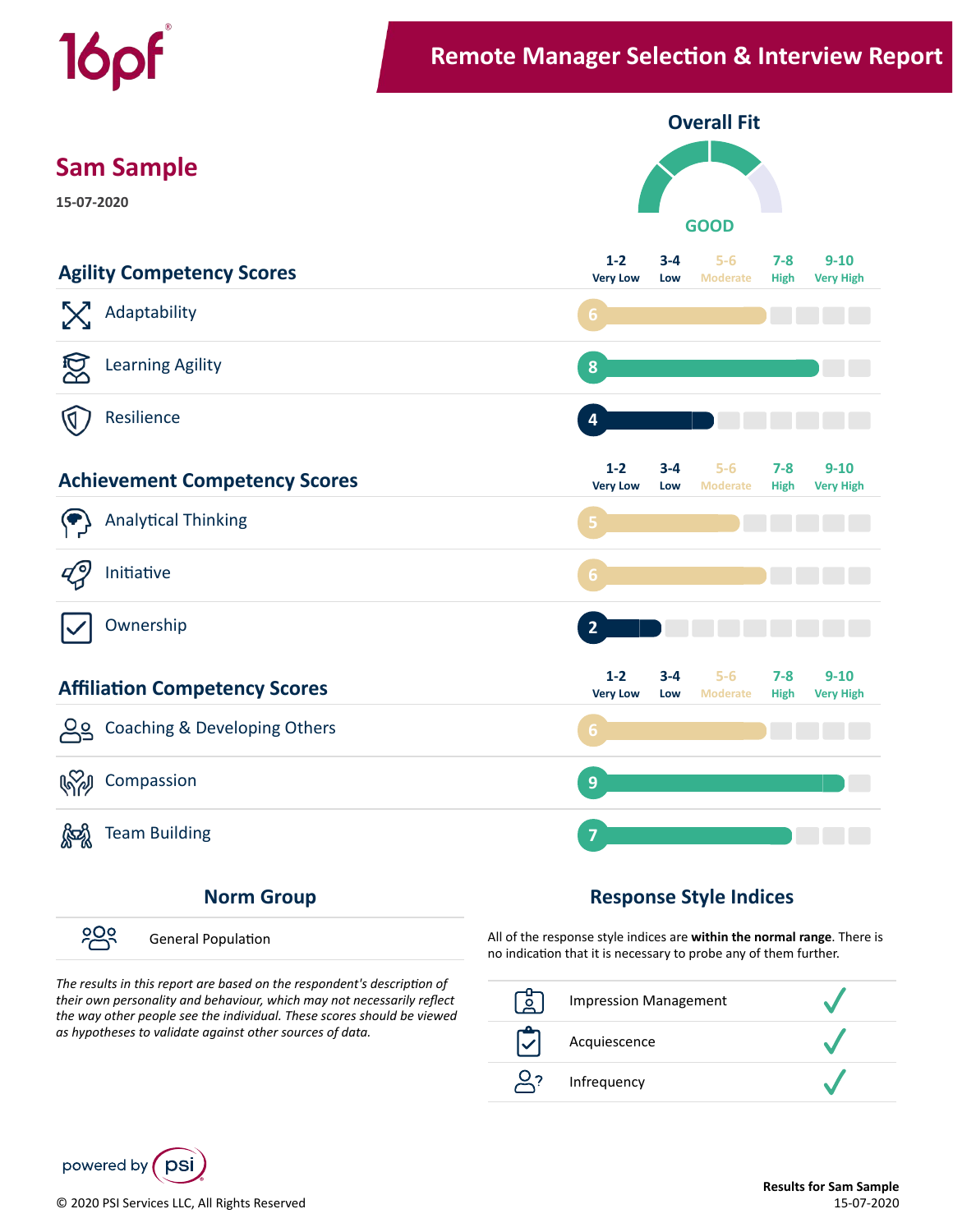|  |                                 | <b>Remote Manager Selection &amp; Interview Report</b>                                                                                                                                                                                          |  |
|--|---------------------------------|-------------------------------------------------------------------------------------------------------------------------------------------------------------------------------------------------------------------------------------------------|--|
|  | <b>Agility Competencies</b>     | <b>Suggested Interview Probes</b>                                                                                                                                                                                                               |  |
|  | Adaptability                    | Tell me about a time when you changed your style or approach to resolve a difficult<br>problem or issue.<br>Please describe an example where you changed your behaviour to overcome an<br>obstacle.                                             |  |
|  | <b>Learning Agility</b><br>8    | Tell me about a time when you realised you needed to increase your skill level or<br>knowledge in a particular area.<br>Describe a time when you learned a new skill or educated yourself on a new topic to<br>stay current with your job.      |  |
|  | Resilience                      | Give me an example of a stressful situation where you felt you weren't able to<br>remain calm.<br>Tell me about a situation where you felt discouraged about a particular task, but<br>managed to complete it.                                  |  |
|  | <b>Achievement Competencies</b> | <b>Suggested Interview Probes</b>                                                                                                                                                                                                               |  |
|  | <b>Analytical Thinking</b>      | Think about a time when you were asked to find a creative solution to a problem.<br>Give me an example of analyses you conducted where you were able to identify<br>among several factors the most likely causing factor to the problem.        |  |
|  | Initiative                      | Tell me about a time when you had an opportunity to make an improvement and<br>you acted quickly on this opportunity.<br>Tell me about a time when you volunteered to participate in a task or project<br>outside of your job responsibilities. |  |
|  | Ownership                       | Tell me about the most structured, goal-focused work environment you've worked<br>in.<br>Tell me about the last time when you didn't manage to finish a piece of work you<br>started.                                                           |  |